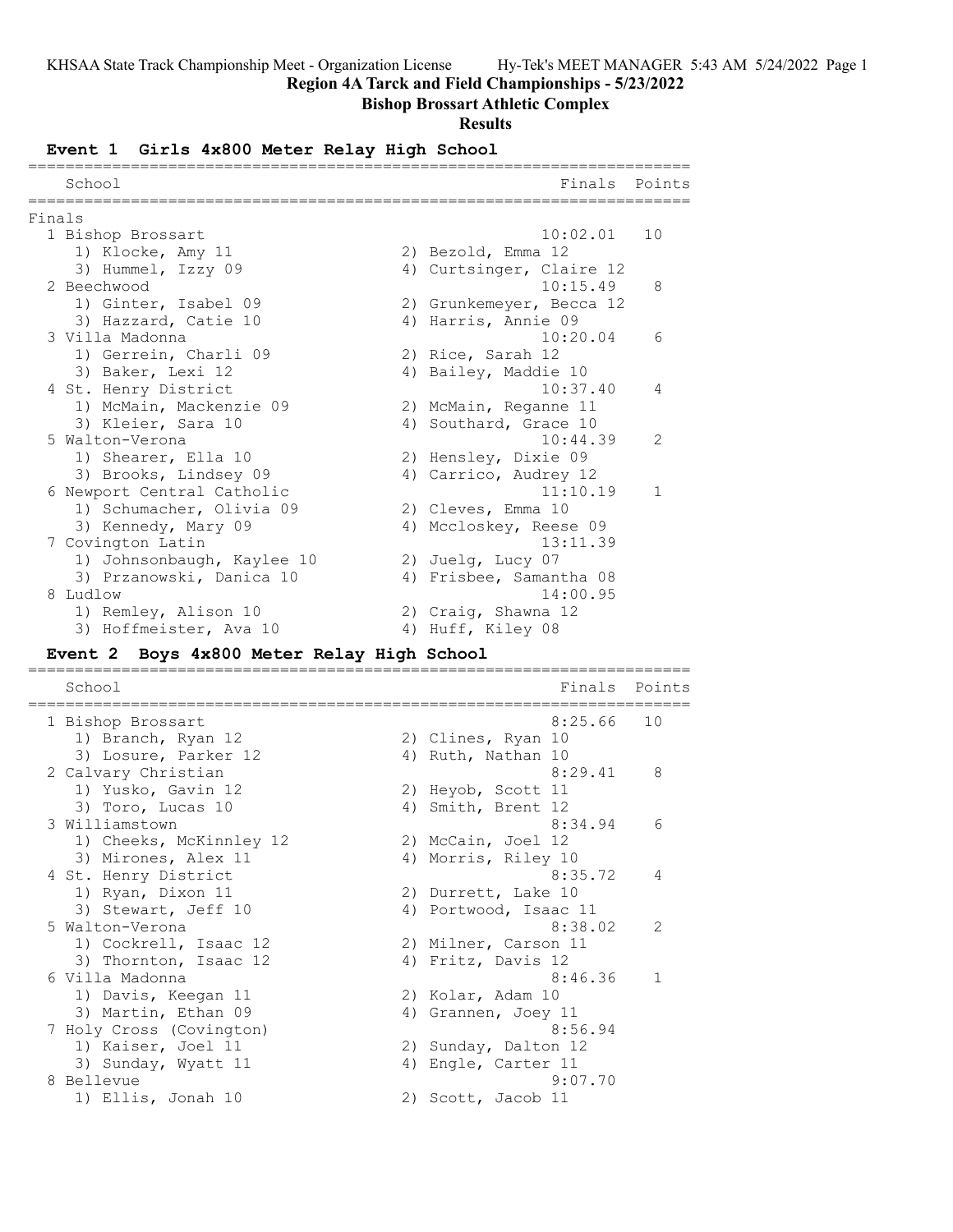**Region 4A Tarck and Field Championships - 5/23/2022**

### **Bishop Brossart Athletic Complex**

### **Results**

### **....Event 2 Boys 4x800 Meter Relay High School**

| 3) Rust, Curtis 10     | 4) Long, Nick 09           |             |
|------------------------|----------------------------|-------------|
| 9 Beechwood            | 9:48.54                    |             |
| 1) Ritter, Carter 09   | 2) Weldemichael, Samson 10 |             |
| 3) Wilke, Robert 10    | 4) Greiner, Jack 11        |             |
| 10 Ludlow              | 11:11.36                   |             |
| 1) Hatton, Mitchell 12 | 2) Henry, Evan 12          |             |
| 3) Clary, Carson 09    | 4) MendezPaz, Baldwin 11   |             |
| -- Covington Latin     | DO                         | out of zone |
| 1) Kobman, Caleb 10    | 2) Kobman, Calen 07        |             |
| 3) Sodergren, John 11  | 4) Brown, Anthony 11       |             |
|                        |                            |             |

### **Event 3 Girls 100 Meter Hurdles High School**

| Name                 | Year School           | Finals H# Points |                |                 |
|----------------------|-----------------------|------------------|----------------|-----------------|
| 1 Hall, Natalie      | 11 Walton-Verona      | 17.29            | 2              | 10              |
| 2 Bowlin, Emily      | 10 Walton-Verona      | 17.71            | 2              | - 8             |
| 3 Oleson, Ava        | 09 St. Henry District | 17.71            | $\overline{2}$ | $6\overline{6}$ |
| 4 Kramer, Kaitlyn    | 09 Bishop Brossart    | 17.78            | 2              | 4               |
| 5 King, Kaelyn       | 11 St. Henry District | 17.81            | $\overline{2}$ | $\overline{2}$  |
| 6 Howard, Naomi      | 09 Beechwood          | 18.04            | $\overline{2}$ |                 |
| 7 Callahan, Lia      | 12 Bishop Brossart    | 18.38            | 2              |                 |
| 8 Bradd, Serrai      | 10 Ludlow             | 18.70            | $\mathcal{L}$  |                 |
| 9 Derkson, Ca'Maiyah | 09 Bellevue           | 19.22            | $\mathcal{L}$  |                 |
| 10 Trapp, Sarah      | 12 Bellevue           | 21.24            | 1              |                 |
| 11 Sizemore, Grace   | 10 Beechwood          | 21.33            | $\mathbf{1}$   |                 |
| 12 Martin, Kelcie    | 09 Dayton             | 21.75            |                |                 |
| 13 Gearding, Addyson | 09 Covington Latin    | 21.85            |                |                 |

### **Event 4 Boys 110 Meter Hurdles High School**

| Name                                   | Year School                 | Finals H# Points |   |                |
|----------------------------------------|-----------------------------|------------------|---|----------------|
| 1 Shay, Grady                          | 11 Walton-Verona            | 15.09            |   | $3 - 10$       |
| 2 Dingus, Christian                    | 12 Walton-Verona            | 15.28 3          |   | 8 <sup>8</sup> |
| 3 Howard, Nathan                       | 12 Beechwood                | 15.60 3          |   | 6              |
| 4 Noonchester, Zachary 12 Bellevue     |                             | 16.00 3          |   | $\overline{4}$ |
| 5 Davis, Owen                          | 12 Bishop Brossart          | $16.10$ 3 2      |   |                |
| 6 Casey, Charlie                       | 12 St. Henry District 16.56 |                  | 3 |                |
| 7 Sturpe, Antonio                      | 12 St. Henry District 17.07 |                  | 3 |                |
| 8 Rapier, William                      | 11 Newport Catholic         | 17.16            | 3 |                |
| 9 Haubner, Ethan                       | 09 Bishop Brossart 17.75    |                  | 2 |                |
| 10 Antoine, Andre 69 Calvary Christian |                             | 18.16            | 2 |                |
| 11 O'Donnell, Camrin                   | 09 Lloyd Memorial           | 18.69            | 2 |                |
| 12 Tumler, Matthew                     | 09 Dayton                   | 19.95            | 2 |                |
| 13 Faller, David                       | 11 Covington Latin          | 20.99            | 2 |                |
| 14 Nichols, Andrew                     | 11 Villa Madonna            | 21.68            | 2 |                |
| 15 Englehardt, Ayden                   | 10 Williamstown             | 22.41            | 2 |                |
| -- Frahm, Noah                         | 12 Beechwood                | DQ.              | 3 |                |
| -- Barker, Evan                        | 11 Villa Madonna            | DQ.              | 2 |                |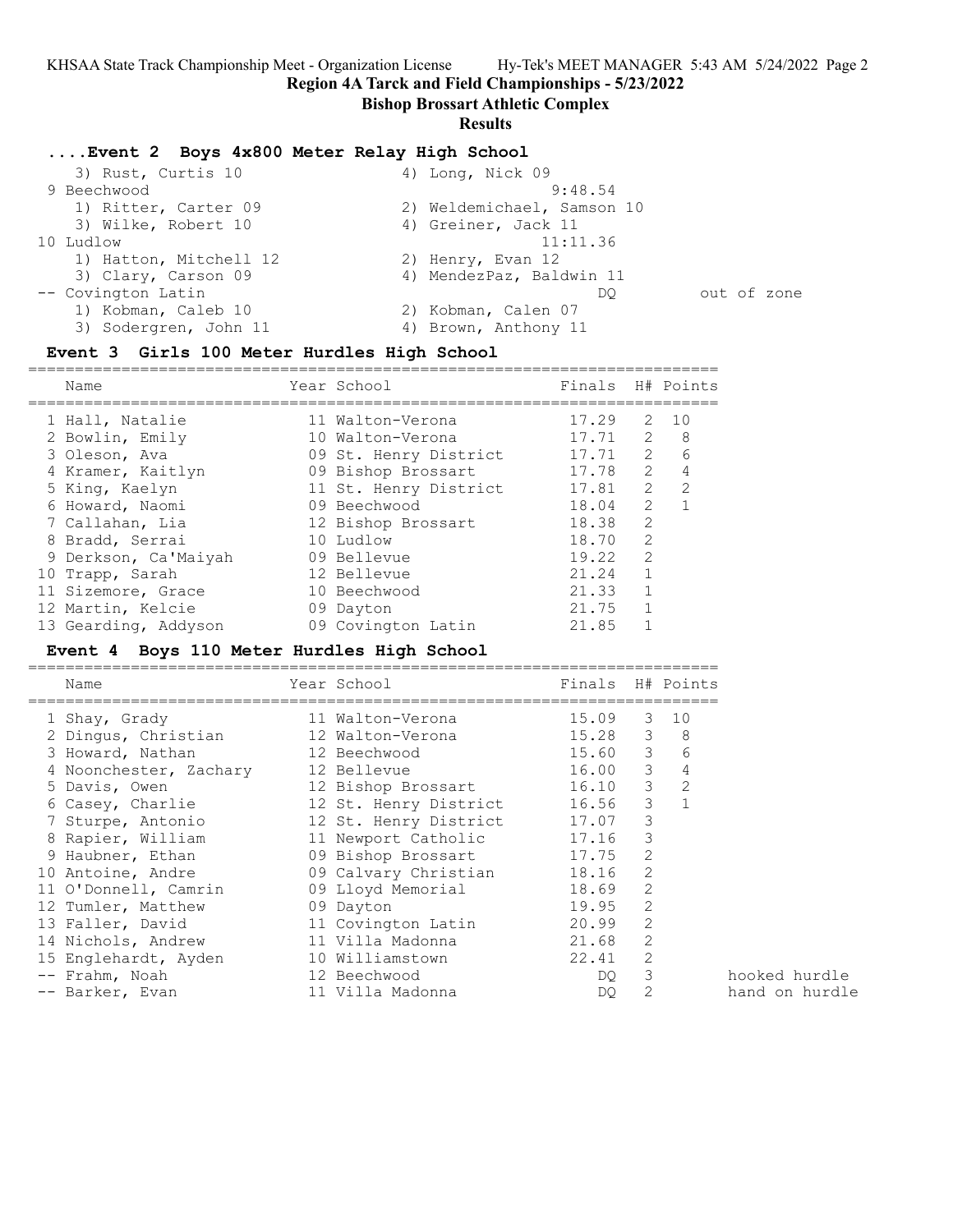**Region 4A Tarck and Field Championships - 5/23/2022**

## **Bishop Brossart Athletic Complex**

### **Results**

## **Event 5 Girls 100 Meter Dash High School**

| Name                  | Year School<br>------------ | Finals H# Points |                |                |
|-----------------------|-----------------------------|------------------|----------------|----------------|
| 1 Hein, Chloe         | 11 Bishop Brossart 13.05    |                  | 3              | 10             |
| 2 Hickman, Hayley     | 11 Bishop Brossart 13.47    |                  | 3              | 8              |
| 3 Anderson, Nacell    | 10 Newport                  | 13.78            | $\mathcal{S}$  | 6              |
| 4 Schumacher, Olivia  | 09 Newport Catholic 13.86 3 |                  |                | 4              |
| 5 Drohan, Olivia      | 12 Walton-Verona<br>13.89   |                  | $\mathcal{E}$  | $\overline{c}$ |
| 6 Howard, Darnasia    | 08 Newport                  | 14.12            | $\mathfrak{Z}$ | $\mathbf{1}$   |
| 7 Pleiman, Avery      | 09 St. Henry District 14.40 |                  | 3              |                |
| 8 Stankova, Karina    | 10 Covington Latin          | 14.40            | $\overline{c}$ |                |
| 9 Kraft, Kaitlyn      | 09 Cov. Holy Cross 14.48    |                  | $\overline{c}$ |                |
| 10 Gutierrez, Juliana | 09 Beechwood                | 14.62            | $\mathfrak{Z}$ |                |
| 11 Fernandez, Karol   | 09 St. Henry District 14.75 |                  | 3              |                |
| 12 Mccloskey, Reese   | 09 Newport Catholic         | 14.95            | $\overline{c}$ |                |
| 13 Wessel, Sylvia     | 15.40<br>09 Beechwood       |                  | $\overline{c}$ |                |
| 14 Meyers, Abigail    | 12 Villa Madonna            | 15.42            | $\overline{2}$ |                |
| 15 Dowell, Jayla      | 09 Bellevue                 | 15.45            | $\overline{c}$ |                |
| 16 Brown, Kyreona     | 09 Ludlow                   | 15.48            | $\mathbf{1}$   |                |
| 17 Raziano, Rachel    | 12 Villa Madonna            | 15.64            | $\mathbf{1}$   |                |
| 18 Juelg, Monica      | 10 Covington Latin          | 15.90            | 2              |                |
| 19 FitzGerald, Katie  | 09 Cov. Holy Cross 16.07    |                  | $\mathbf 1$    |                |
| 20 Craig, Catalina    | 10 Bellevue                 | 16.39            | $\mathbf{1}$   |                |
| 21 Osborne, Brooklyn  | 09 Williamstown             | 17.24            | $\mathbf{1}$   |                |
| 22 Sumpter, Olivia    | 07 Dayton                   | 17.26            | $\mathbf{1}$   |                |
| 23 Harris, Sydney     | 10 Dayton                   | 17.35            | $\mathbf{1}$   |                |
| 24 Cook, Cryson       | 10 Williamstown             | 17.93            | $\mathbf 1$    |                |

### **Event 6 Boys 100 Meter Dash High School**

| Name                  | Year School           | Finals H# Points |                |                 |
|-----------------------|-----------------------|------------------|----------------|-----------------|
| 1 Smith, Jackson      | 10 Walton-Verona      | 11.25            | 3              | 10              |
| 2 Shay, Grady         | 11 Walton-Verona      | 11.32 3          |                | 8               |
| 3 Newborn, Bray       | 12 Ludlow             | 11.56            | $\mathcal{S}$  | $6\phantom{1}6$ |
| 4 Monroe, Ziare       | 12 Lloyd Memorial     | 11.57 3          |                | $\overline{4}$  |
| 5 Jones, Zander       | 12 Williamstown       | 11.68            | $\mathfrak{Z}$ | $\overline{c}$  |
| 6 Erdman, Luke        | 09 Beechwood          | 11.82            | 3              |                 |
| 7 Souder, Keith       | 12 Dayton             | 11.89            | 3              |                 |
| 8 Jordan, Nolan       | 11 Bishop Brossart    | 11.90            | $\overline{2}$ |                 |
| 9 Allen, Logan        | 12 Bellevue           | 12.03            | 3              |                 |
| 10 Ford, Charlie      | 09 Newport Catholic   | 12.16            | 2              |                 |
| 11 Noble, James       | 10 St. Henry District | 12.31            | 2              |                 |
| 12 Fitzpatrick, Casey | 09 Covington Latin    | 12.33            | $\overline{2}$ |                 |
| 13 Bell, Reece        | 09 Beechwood          | 12.52            | 2              |                 |
| 14 Crowder, Cody      | 09 St. Henry District | 12.59            | $\mathbf{2}$   |                 |
| 15 Juelg, Simon       | 12 Covington Latin    | 12.65            | 2              |                 |
| 16 Goetz, Gavin       | 09 Cov. Holy Cross    | 13.16            |                |                 |
| 17 Pugh, Shawn        | 12 Ludlow             | 13.21            | 2              |                 |
| 18 Tumler, Matthew    | 09 Dayton             | 13.60            |                |                 |
| 19 Englehardt, Ayden  | 10 Williamstown       | 13.70            |                |                 |
| 20 Carter, Anderson   | 10 Lloyd Memorial     | 13.72            | 2              |                 |
| 21 Canter, Jonah      | 07 Cov. Holy Cross    | 15.11            | 1              |                 |
| -- Twehues, Tyler     | 12 Bishop Brossart    | FS               | 3              |                 |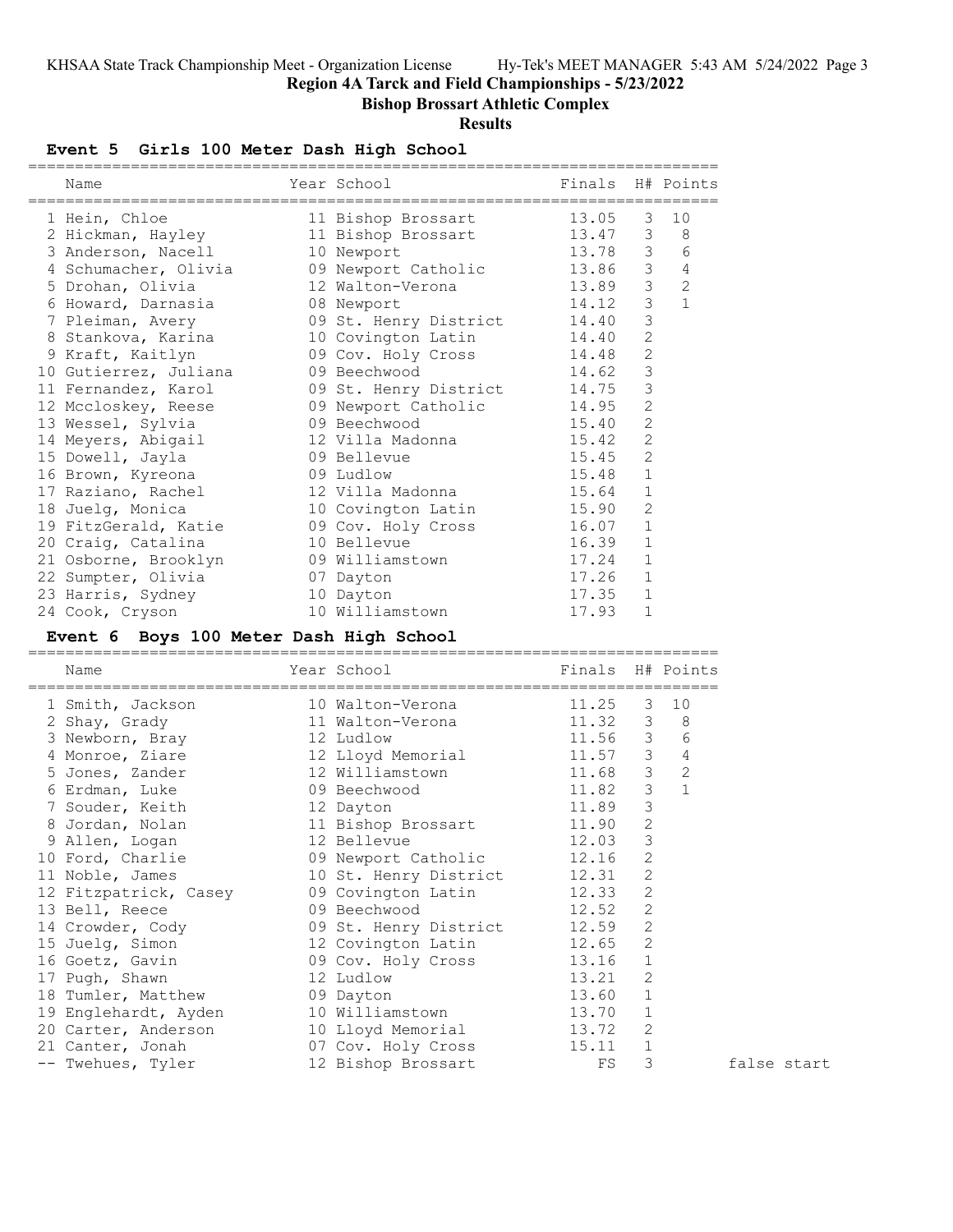**Region 4A Tarck and Field Championships - 5/23/2022**

# **Bishop Brossart Athletic Complex**

# **Results**

# **Event 7 Girls 4x200 Meter Relay High School**

| School                                                                                     | Finals<br>Points                                                                   |
|--------------------------------------------------------------------------------------------|------------------------------------------------------------------------------------|
| 1 Bishop Brossart<br>1) Kramer, Kaitlyn 09<br>3) Kramer, Hannah 11                         | 1:51.07<br>10<br>2) Hickman, Hayley 11<br>4) Braun, Lexi 09                        |
| 2 St. Henry District<br>1) Cline, Cassidy 11                                               | 1:54.78<br>8<br>2) McMain, Reganne 11                                              |
| 3) King, Kaelyn 11<br>3 Walton-Verona<br>1) Bauwens, Trinity 10                            | 4) Pleiman, Avery 09<br>1:55.92<br>6<br>2) Bowlin, Emily 10                        |
| 3) Drohan, Olivia 12<br>4 Villa Madonna<br>1) Kessans, Mackenzie 12                        | 4) Neace, Kaylee 11<br>1:56.53<br>4<br>2) Pickens, Brooklyn 11                     |
| 3) Ramundo, Izzie 10<br>5 Beechwood<br>1) Mooney, Grace 09                                 | 4) Virzi, Sofia 09<br>2<br>1:58.05<br>2) Atmore, Riley 09                          |
| 3) Gutierrez, Juliana 09<br>6 Williamstown<br>1) Fabela, Lily 09<br>3) Fryman, Victoria 12 | 4) Holt, Lana 09<br>1:59.17<br>1<br>2) Varner, Kailey 12                           |
| 7 Holy Cross (Covington)<br>1) Donnellon, Leah 09<br>3) Kraft, Kaitlyn 09                  | 4) Pence, Trinity 12<br>1:59.25<br>2) Hill, Jyasiah 12<br>Younger, Bailey 09<br>4) |
| 8 Ludlow<br>1) Brown, Kyreona 09<br>3) Hoffmeister, Ava 10                                 | 2:10.93<br>2) Kenan, Sam 09<br>4) Garrett, Mylee 11                                |
| 9 Covington Latin<br>1) Przanowski, Danica 10<br>3) Russell, Elizabeth 10                  | 2:13.08<br>2) Juelg, Monica 10<br>4) Frisbee, Samantha 08                          |
| Boys 4x200 Meter Relay High School<br><b>Event 8</b>                                       |                                                                                    |
| School                                                                                     | H# Points<br>Finals                                                                |
| 1 Walton-Verona<br>1) Baker, Wiley 12<br>3) Smith, Jackson 10                              | 2<br>1:33.79<br>10<br>2) Dingus, Christian 12<br>Lucas, Wesley 12<br>4)            |
| 2 Bishop Brossart<br>1) Bain, Landon 11<br>3) Davis, Owen 12                               | 1:34.78<br>2<br>8<br>2)<br>Twehues, Tyler 12<br>Jordan, Nolan 11<br>4)             |
| 3 Beechwood<br>1) Erdman, Luke 09<br>3) Cusick, James 09                                   | 1:35.21<br>2) Campbell, Xavier 10<br>4) Howard, Nathan 12                          |
| 4 Holy Cross (Covington)<br>1) Mullins, Joseph 12<br>3) Kaiser, Joel 11                    | 1:37.90<br>2<br>4<br>2) Sunday, Dalton 12<br>4) Sunday, Wyatt 11                   |
| 5 Williamstown<br>1) Morris, Riley 10<br>3) Yangoua, Honore 10                             | 1:38.24<br>2<br>2<br>2) Donaldson, Malachi 10<br>4) Clark, Layne 10                |
| 6 Newport Central Catholic<br>1) Ford, Charlie 09<br>3) Leger, Brayden 10                  | 1:39.27<br>1<br>2<br>2) Woods, Christian 10<br>4) Krallman, Thomas 11              |
| 7 St. Henry District<br>1) Brockman, Josh 10<br>3) Noble, James 10                         | 1:40.34<br>2<br>2) Crowder, Cody 09<br>4) Sturpe, Antonio 12                       |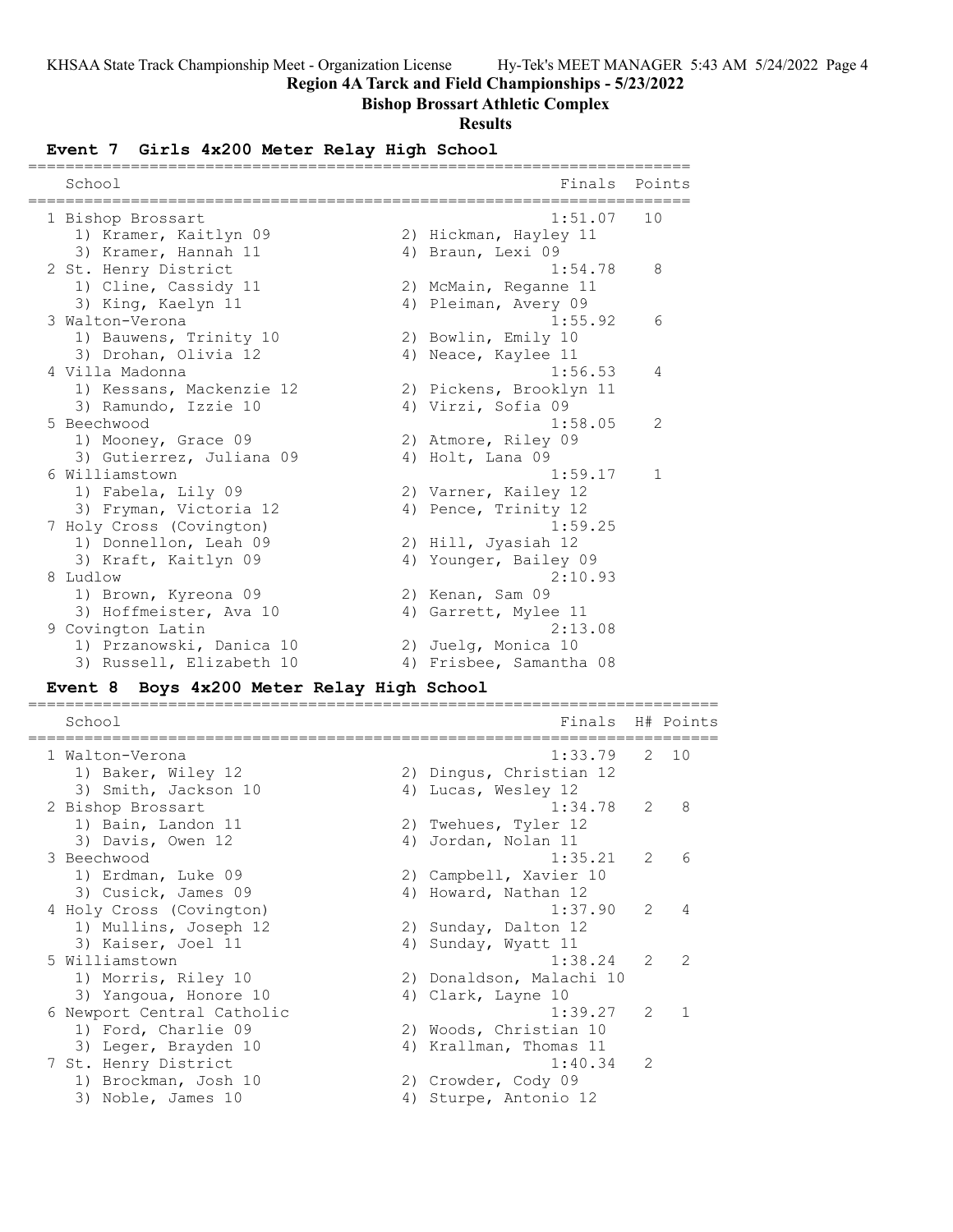**Region 4A Tarck and Field Championships - 5/23/2022**

#### **Bishop Brossart Athletic Complex**

#### **Results**

#### **....Event 8 Boys 4x200 Meter Relay High School**

| 1:40.51                 | $\overline{2}$ |
|-------------------------|----------------|
| 2) Kolar, Noah 12       |                |
| 4) Lescoe, Jonas 12     |                |
| $1:41.85$ 1             |                |
| 2) Herald, Marcelo 09   |                |
| 4) Ellis, Jonah 10      |                |
| $1:43.62$ 2             |                |
| 2) Monroe, Ziare 12     |                |
| 4) O'Donnell, Camrin 09 |                |
| 2:03.84                 | $\overline{1}$ |
| 2) Smith, Peter 09      |                |
| 4) Maines, Garrett 11   |                |
|                         |                |

#### **Event 9 Girls 1600 Meter Run High School**

======================================================================= Name Year School Finals Points ======================================================================= 1 Curtsinger, Claire 12 Bishop Brossart 5:28.89 10 2 Klocke, Amy 11 Bishop Brossart 5:32.24 8 3 McMain, Mackenzie 09 St. Henry District 5:38.36 6 4 Ginter, Isabel 09 Beechwood 5:43.16 4 5 Kennedy, Mary 09 Newport Catholic 5:46.16 2 6 Holtzapple, Kaylee 10 Calvary Christian 6:01.17 1 7 Harris, Annie 09 Beechwood 6:07.51 8 Kleier, Sara 10 St. Henry District 6:19.85 9 Mann, Harper 09 Williamstown 6:26.69 10 Shearer, Ella 10 Walton-Verona 6:32.83 11 Martin, Alyssa 08 Villa Madonna 6:34.07 12 Bond, Rylie 09 Villa Madonna 6:37.18 13 Ross, Hannah Adoniah 07 Calvary Christian 6:44.66 14 Carrico, Audrey 12 Walton-Verona 6:46.29 15 Johnsonbaugh, Kaylee 10 Covington Latin 6:47.96 16 Craig, Shawna 12 Ludlow 7:19.11

#### **Event 10 Boys 1600 Meter Run High School**

======================================================================= Year School Finals Points ======================================================================= 1 Weldemichael, Natnael 12 Beechwood 4:30.40 10 2 Milner, Carson 11 Walton-Verona 4:30.91 8 3 Ryan, Dixon 11 St. Henry District 4:37.34 6 4 McCain, Joel 12 Williamstown 4:40.47 4 5 Holt, Aiden 12 Beechwood 4:44.32 2 6 Branch, Ryan 12 Bishop Brossart 4:44.97 1 7 Losure, Parker 12 Bishop Brossart 4:48.19 8 Martin, Ethan 09 Villa Madonna 4:51.42 9 Long, Nick 09 Bellevue 4:55.44 10 Barsan, Charlie 12 St. Henry District 4:58.20 11 Engle, Carter 11 Cov. Holy Cross 5:09.27 12 Scott, Jacob 11 Bellevue 5:11.49 13 Craven, Eli 09 Calvary Christian 5:12.85 14 Yangoua, Javonte 08 Williamstown 5:14.44 15 Reagor, Jackson 09 Calvary Christian 5:17.43 16 Giblin, Ian 11 Covington Latin 5:31.79 17 MendezPaz, Baldwin 11 Ludlow 5:34.07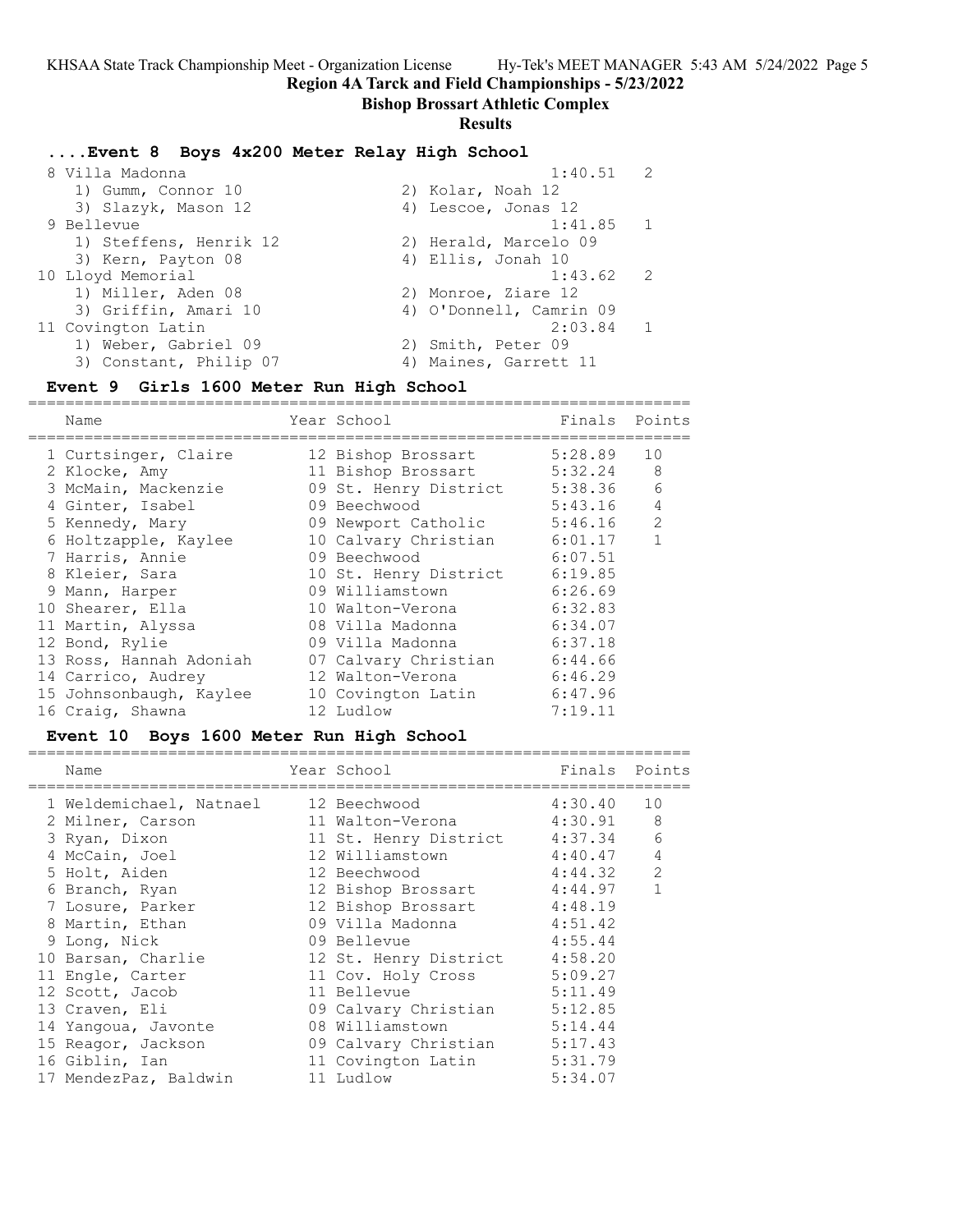**Region 4A Tarck and Field Championships - 5/23/2022**

**Bishop Brossart Athletic Complex**

#### **Results**

# **....Event 10 Boys 1600 Meter Run High School**

| 18 Browning, Andrew | 11 Covington Latin | 5:34.73 |
|---------------------|--------------------|---------|
| 19 Wagner, Matthew  | 10 Walton-Verona   | 5:40.81 |
| 20 Fuller, Will     | 11 Cov. Holy Cross | 6:28.98 |
| 21 Henry, Evan      | 12 Ludlow          | 6:51.37 |

#### **Event 11 Girls 4x100 Meter Relay High School**

======================================================================= School **Finals** Points ======================================================================= 1 Bishop Brossart 52.85 10 1) Braun, Lexi 09 2) Hickman, Hayley 11 3) Schultz, Rylee 12 (4) Hein, Chloe 11 2 Walton-Verona 53.79 8 1) Bowlin, Emily 10 2) Drohan, Olivia 12 3) Hall, Natalie 11 (4) Evans, Kassidy 10 3 Newport 54.12 6 1) Anderson, Nacell 10 2) Howard, Darnasia 08 3) Chambers, Zada 07 (4) Davis, Jasmin 10 4 Williamstown 54.66 4 1) Streine, Tanya 09 2) Fabela, Lily 09 3) Varner, Kailey 12 (4) Pence, Trinity 12 5 St. Henry District 54.77 2 1) Cline, Cassidy 11 2) Pleiman, Avery 09 3) King, Kaelyn 11 1988 (4) Oleson, Ava 6 Villa Madonna 55.51 1 1) Kessans, Mackenzie 12 2) Pickens, Brooklyn 11 3) Ramundo, Izzie 10  $\hspace{1cm}$  4) Virzi, Sofia 09 7 Beechwood 55.78 1) Mooney, Grace 09 2) Atmore, Riley 09 3) Gutierrez, Juliana 09 (4) Holt, Lana 09 8 Covington Latin 1:02.74 1) Russell, Elizabeth 10 2) Stokes, Alexiana 09 3) Gearding, Addyson 09 4) Stankova, Karina 10 9 Ludlow 1:04.03 1) Kenan, Sam 09 2) Brown, Kyreona 09 3) Suiter, Brianna 10 (4) Remley, Alison 10

#### **Event 12 Boys 4x100 Meter Relay High School**

School **Finals** H# Points ========================================================================== 1 Walton-Verona 45.62 2 10 1) Baker, Wiley 12 2) Lucas, Wesley 12 3) Smith, Jackson 10 4) Kratzenberg, Geoffrey 11 2 Bishop Brossart 45.79 2 8 1) Lopez, Ivan 11 2) Twehues, Tyler 12 3) Jordan, Nolan 11 4) Hadden, Domyniq 09 3 Bellevue 46.82 2 6 1) Allen, Logan 12 2) Noonchester, Zachary 12 3) Steffens, Henrik 12 (4) Ellis, Jonah 10 4 Newport Central Catholic 17.02 2 4 1) Ford, Charlie 09 2) Woods, Christian 10 3) Krallman, Thomas 11  $\hskip10mm$  4) Kramer, Coby 11 5 Beechwood 47.57 2 2 1) Erdman, Luke 09 2) Campbell, Xavier 10

==========================================================================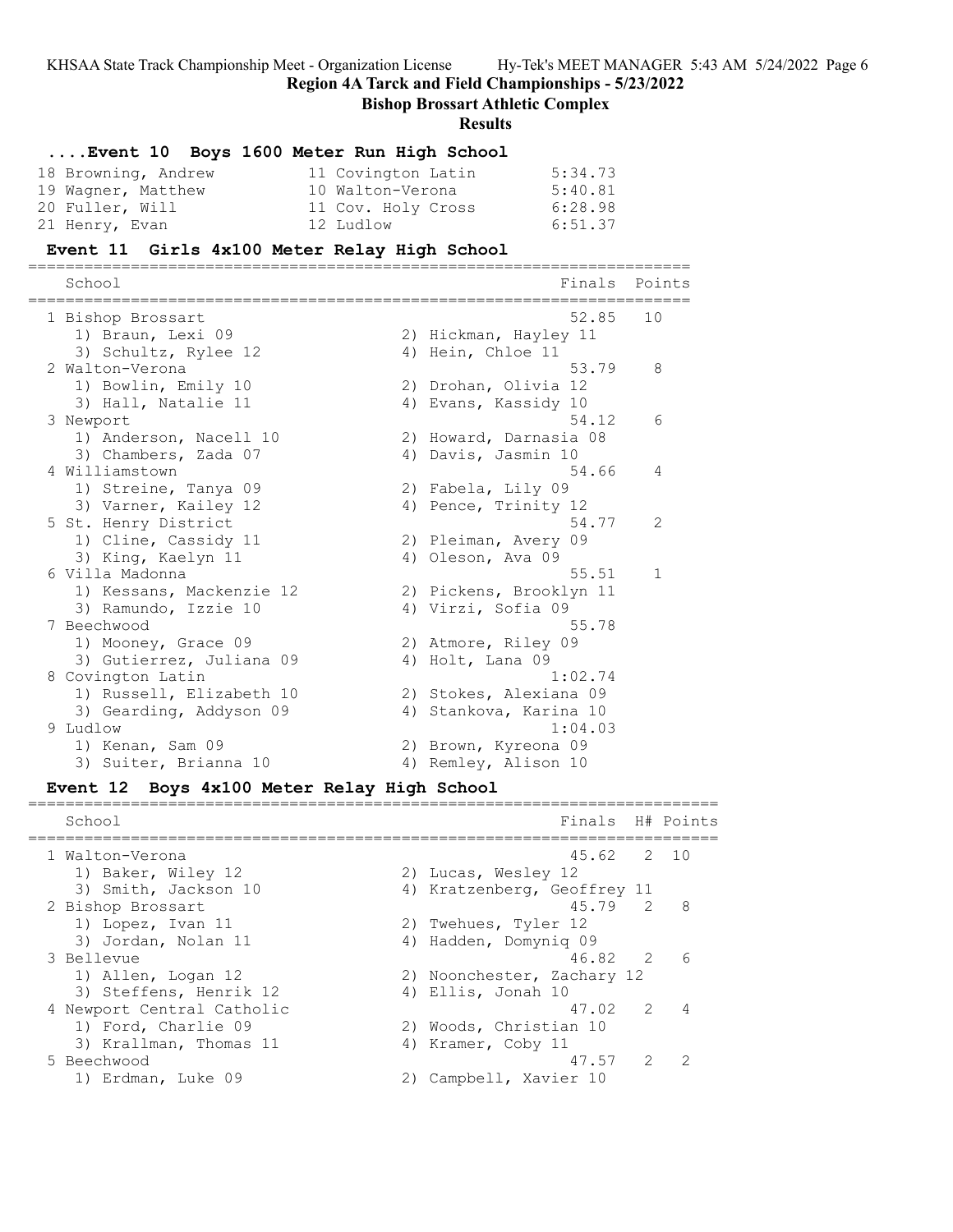**Region 4A Tarck and Field Championships - 5/23/2022**

## **Bishop Brossart Athletic Complex**

### **Results**

## **....Event 12 Boys 4x100 Meter Relay High School**

| 3) Unger, Oliver 09       |       |                                                                                                                                                                                                                                                                                                                              |              |
|---------------------------|-------|------------------------------------------------------------------------------------------------------------------------------------------------------------------------------------------------------------------------------------------------------------------------------------------------------------------------------|--------------|
| 6 Villa Madonna           |       | 2                                                                                                                                                                                                                                                                                                                            | $\mathbf{1}$ |
| 1) Lescoe, Jonas 12       |       |                                                                                                                                                                                                                                                                                                                              |              |
| 3) Slazyk, Mason 12       |       |                                                                                                                                                                                                                                                                                                                              |              |
| 7 St. Henry District      |       |                                                                                                                                                                                                                                                                                                                              |              |
| 1) Sturpe, Antonio 12     |       |                                                                                                                                                                                                                                                                                                                              |              |
| 3) Crowder, Cody 09       |       |                                                                                                                                                                                                                                                                                                                              |              |
| 8 Covington Latin         | 49.40 | 2                                                                                                                                                                                                                                                                                                                            |              |
| 1) Brummett, Gunnar 11    |       |                                                                                                                                                                                                                                                                                                                              |              |
| 3) Juelg, Simon 12        |       |                                                                                                                                                                                                                                                                                                                              |              |
| 9 Dayton                  | 52.02 | 2                                                                                                                                                                                                                                                                                                                            |              |
| 1) Crutchfield, Caleb 10  |       |                                                                                                                                                                                                                                                                                                                              |              |
| 3) Catacora, Maverig 12   |       |                                                                                                                                                                                                                                                                                                                              |              |
| 10 Holy Cross (Covington) | 54.47 | $\overline{1}$                                                                                                                                                                                                                                                                                                               |              |
| 1) Canter, Jonah 07       |       |                                                                                                                                                                                                                                                                                                                              |              |
| 3) Hall, Philip 09        |       |                                                                                                                                                                                                                                                                                                                              |              |
| 11 Ludlow                 | 54.79 | 1                                                                                                                                                                                                                                                                                                                            |              |
| 1) Bridges, Jaylen 10     |       |                                                                                                                                                                                                                                                                                                                              |              |
| 3) Ralston, Breckin 10    |       |                                                                                                                                                                                                                                                                                                                              |              |
|                           |       | 4) Frahm, Noah 12<br>47.95<br>2) Cordonnier, Eli 11<br>4) Grannen, Joey 11<br>2) Noble, James 10<br>4) Armbruster, Gavin 09<br>2) Fitzpatrick, Casey 09<br>4) Smith, Peter 09<br>2) Trimnell, Carson 12<br>4) Souder, Keith 12<br>2) Goetz, Gavin 09<br>4) McGuire, Lucas 09<br>2) Kendall, Andrew 10<br>4) Clary, Carson 09 | 49.15 2      |

### **Event 13 Girls 400 Meter Dash High School**

| Name                    | Year School                   | Finals H# Points |                |                |
|-------------------------|-------------------------------|------------------|----------------|----------------|
| 1 Braun, Lexi           | 09 Bishop Brossart            | 1:02.01          | 3              | 10             |
| 2 Bezold, Emma          | 12 Bishop Brossart 1:03.49    |                  | 3              | 8 <sup>8</sup> |
| 3 Schumacher, Olivia    | 09 Newport Catholic 1:04.71 3 |                  |                | 6              |
| 4 Holt, Lana            | 1:05.43<br>09 Beechwood       |                  | $\mathcal{S}$  | $\overline{4}$ |
| 5 Hensley, Dixie        | 09 Walton-Verona              | 1:07.58          | $\mathfrak{Z}$ | $\overline{2}$ |
| 6 Sams, Olivia          | 10 Walton-Verona              | 1:09.21          | $\mathfrak{Z}$ | $\mathbf{1}$   |
| 7 Southard, Grace       | 10 St. Henry District 1:09.77 |                  | $\mathcal{E}$  |                |
| 8 Morton, Emmah         | 11 Lloyd Memorial             | 1:10.73          | $\mathbf{1}$   |                |
| 9 Danbury, Jadyn        | 11 St. Henry District         | 1:10.93          | 3              |                |
| 10 Donnellon, Leah      | 09 Cov. Holy Cross 1:11.85    |                  | 3              |                |
| 11 Juelq, Monica        | 10 Covington Latin            | 1:13.17          | $\mathbf{1}$   |                |
| 12 Nielander, Paige     | 10 Cov. Holy Cross 1:15.14    |                  | $\overline{2}$ |                |
| 13 Diaz, Sophia         | 11 Beechwood                  | 1:15.97          | $\overline{2}$ |                |
| 14 Thompson, Jasmine    | 08 Newport                    | 1:16.25          | $\overline{2}$ |                |
| 15 Hundemer, Jozlyn     | 11 Dayton                     | 1:17.17          | $\overline{2}$ |                |
| 16 Toro, Cristina       | 11 Calvary Christian          | 1:18.06          | $\overline{2}$ |                |
| 17 Knarr, Abby          | 09 Williamstown               | 1:20.26          | $\overline{2}$ |                |
| 18 Suiter, Brianna      | 10 Ludlow                     | 1:21.55          | $\mathbf{1}$   |                |
| 19 Gearding, Marielle   | 11 Covington Latin 1:21.66    |                  | 2              |                |
| 20 Ross, Hannah Adoniah | 07 Calvary Christian          | 1:21.81          | $\overline{2}$ |                |
|                         |                               |                  |                |                |

## **Event 14 Boys 400 Meter Dash High School**

| Name              | Year School          | Finals H# Points |                 |
|-------------------|----------------------|------------------|-----------------|
|                   |                      |                  |                 |
| 1 Yusko, Gavin    | 12 Calvary Christian | 53.01 3 10       |                 |
| 2 Mullins, Joseph | 12 Cov. Holy Cross   | 53.27            | 1 8             |
| 3 Morris, Riley   | 10 Williamstown      | 53.34            | $3\overline{6}$ |
| 4 Sunday, Dalton  | 12 Cov. Holy Cross   | 53.50            | 3 4             |
| 5 Bain, Landon    | 11 Bishop Brossart   | 54.17            | $3 \quad 2$     |
| 6 Leger, Brayden  | 10 Newport Catholic  | 54.74            |                 |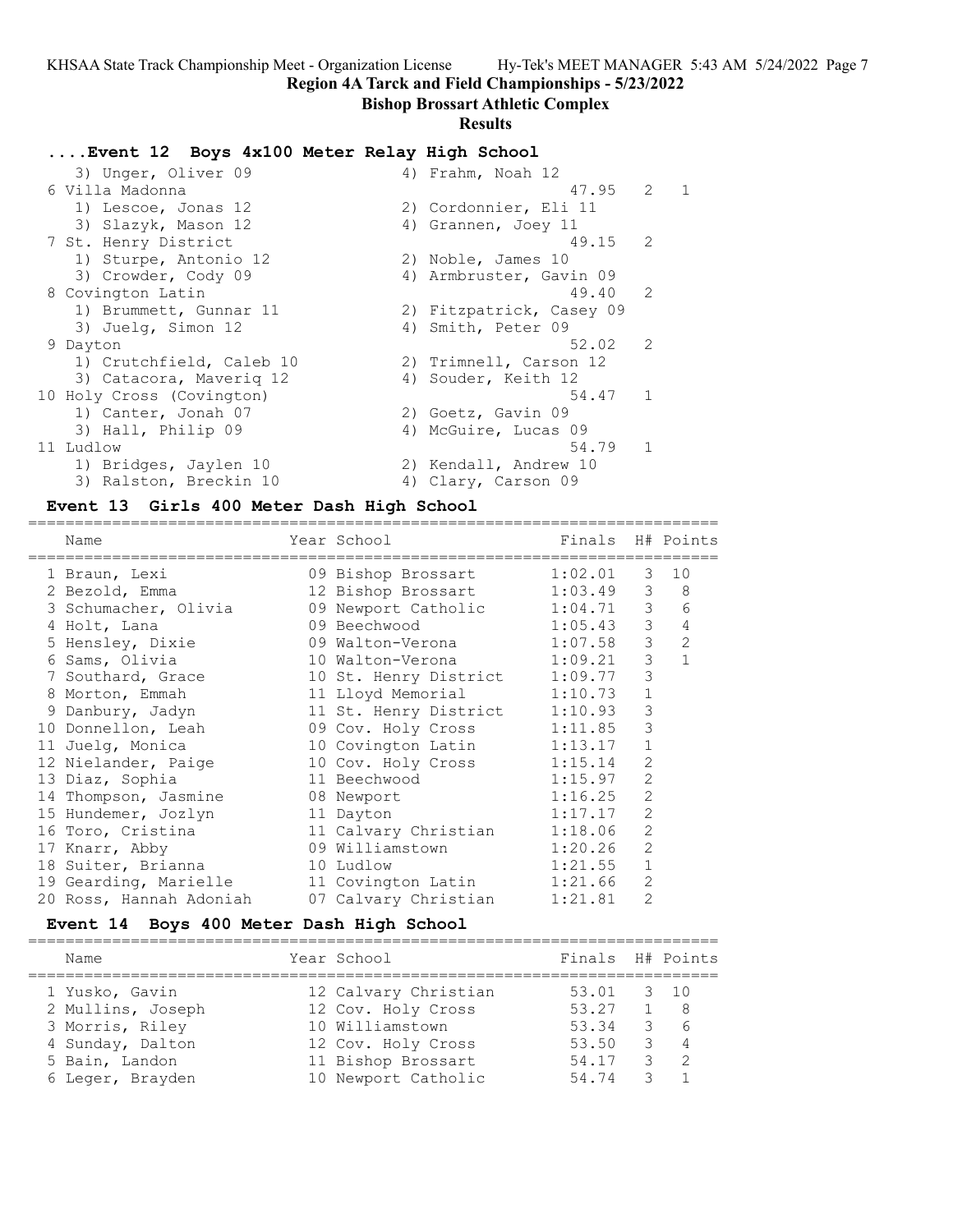**Region 4A Tarck and Field Championships - 5/23/2022**

### **Bishop Brossart Athletic Complex**

**Results**

#### **....Event 14 Boys 400 Meter Dash High School**

|  | 7 Fritz, Davis      | 12 Walton-Verona      | 55.82       | 3              |
|--|---------------------|-----------------------|-------------|----------------|
|  | 8 Stewart, Jeff     | 10 St. Henry District | 55.88       | $\mathcal{S}$  |
|  | 9 Clark, Layne      | 10 Williamstown       | 56.72       | 2              |
|  | 10 Cockrell, Isaac  | 12 Walton-Verona      | 56.97       | 3              |
|  | 11 Portwood, Isaac  | 11 St. Henry District | 57.01 3     |                |
|  | 12 Schwartz, Andrew | 12 Bishop Brossart    | 58.09 2     |                |
|  | 13 Bridges, Jaylen  | 10 Ludlow             | 1:00.13 2   |                |
|  | 14 Barker, Ethan    | 09 Villa Madonna      | $1:00.19$ 2 |                |
|  | 15 Cranmo, Javontae | 09 Beechwood          | 1:01.77 2   |                |
|  | 16 Voqt, Aaron      | 11 Bellevue           | 1:02.80 2   |                |
|  | 17 Brown, Anthony   | 11 Covington Latin    | 1:02.90     | $\overline{1}$ |
|  | 18 Griffin, Amari   | 10 Lloyd Memorial     | 1:03.33 2   |                |
|  | 19 Pugh, Shawn      | 12 Ludlow             | 1:03.89     | $\overline{1}$ |
|  | 20 Taylor, Garrison | 10 Calvary Christian  | 1:04.80     | $\mathbf{1}$   |
|  | 21 Hils, Justin     | 10 Beechwood          | 1:05.00 1   |                |
|  | 22 Maines, Garrett  | 11 Covington Latin    | $1:07.66$ 1 |                |
|  | 23 Long, Nathan     | 12 Bellevue           | 1:09.00     | 1              |
|  |                     |                       |             |                |

#### **Event 15 Girls 300 Meter Hurdles High School** ==========================================================================

| Name                                            | Year School                   | Finals H# Points |              |             |
|-------------------------------------------------|-------------------------------|------------------|--------------|-------------|
| 1 Kramer, Kaitlyn 19 Bishop Brossart            |                               | 50.28 2 10       |              |             |
| 2 Kessans, Mackenzie                            |                               |                  |              |             |
| 3 Casey, Lizzie                                 | 09 St. Henry District 51.57 2 |                  |              | 6           |
| 4 Howard, Naomi                                 | 09 Beechwood                  | 52.62 2          |              | $\sqrt{4}$  |
| 5 King, Kaelyn                                  | 11 St. Henry District 53.22   |                  |              | $2 \quad 2$ |
| 6 Bradd, Serrai                                 | 10 Ludlow                     | 53.35            |              | $2 \quad 1$ |
| 7 Bowlin, Emily                                 | 10 Walton-Verona              | 53.38            | 2            |             |
| 8 Evans, Kassidy 10 Walton-Verona 53.93         |                               |                  | 2            |             |
| 9 Callahan, Lia and 12 Bishop Brossart          |                               | 54.46            | 2            |             |
| 10 Derkson, Ca'Maiyah                           | 09 Bellevue                   | 55.23            | 1            |             |
| 11 Martin, Kelcie 69 Dayton                     |                               | 57.72            | $\mathbf 1$  |             |
| 12 Meyers, Abigail 12 Villa Madonna             |                               | 59.17            | $\mathbf{1}$ |             |
| 13 Fryman, Victoria                             | 12 Williamstown               | 59.29            | $\mathbf{1}$ |             |
| 14 Craig, Catalina                              | 10 Bellevue 1:00.04           |                  | $\mathbf 1$  |             |
| 15 Sizemore, Grace 10 Beechwood 1:00.73         |                               |                  | $\mathbf{1}$ |             |
| 16 Gearding, Addyson 69 Covington Latin 1:04.95 |                               |                  | 1            |             |
| 17 Nielander, Paige                             | 10 Cov. Holy Cross            | 1:12.52          |              |             |
| -- Quandt, Madison                              | 12 Cov. Holy Cross            | DQ.              |              |             |

### **Event 16 Boys 300 Meter Hurdles High School**

========================================================================== Name Year School Finals H# Points ========================================================================== 1 Shay, Grady 11 Walton-Verona 40.88 2 10 2 Dingus, Christian 12 Walton-Verona 41.52 2 8 3 Howard, Nathan 12 Beechwood 42.17 2 6 4 Brockman, Josh 10 St. Henry District 43.70 2 4 5 Noonchester, Zachary 12 Bellevue 44.28 2 2 6 Rapier, William 11 Newport Catholic 45.04 2 1 7 Unger, Oliver 09 Beechwood 45.39 2 8 Tien, CJ 12 Williamstown 45.44 1 9 Haubner, Ethan 09 Bishop Brossart 45.49 1 10 Casey, Charlie 12 St. Henry District 46.35 2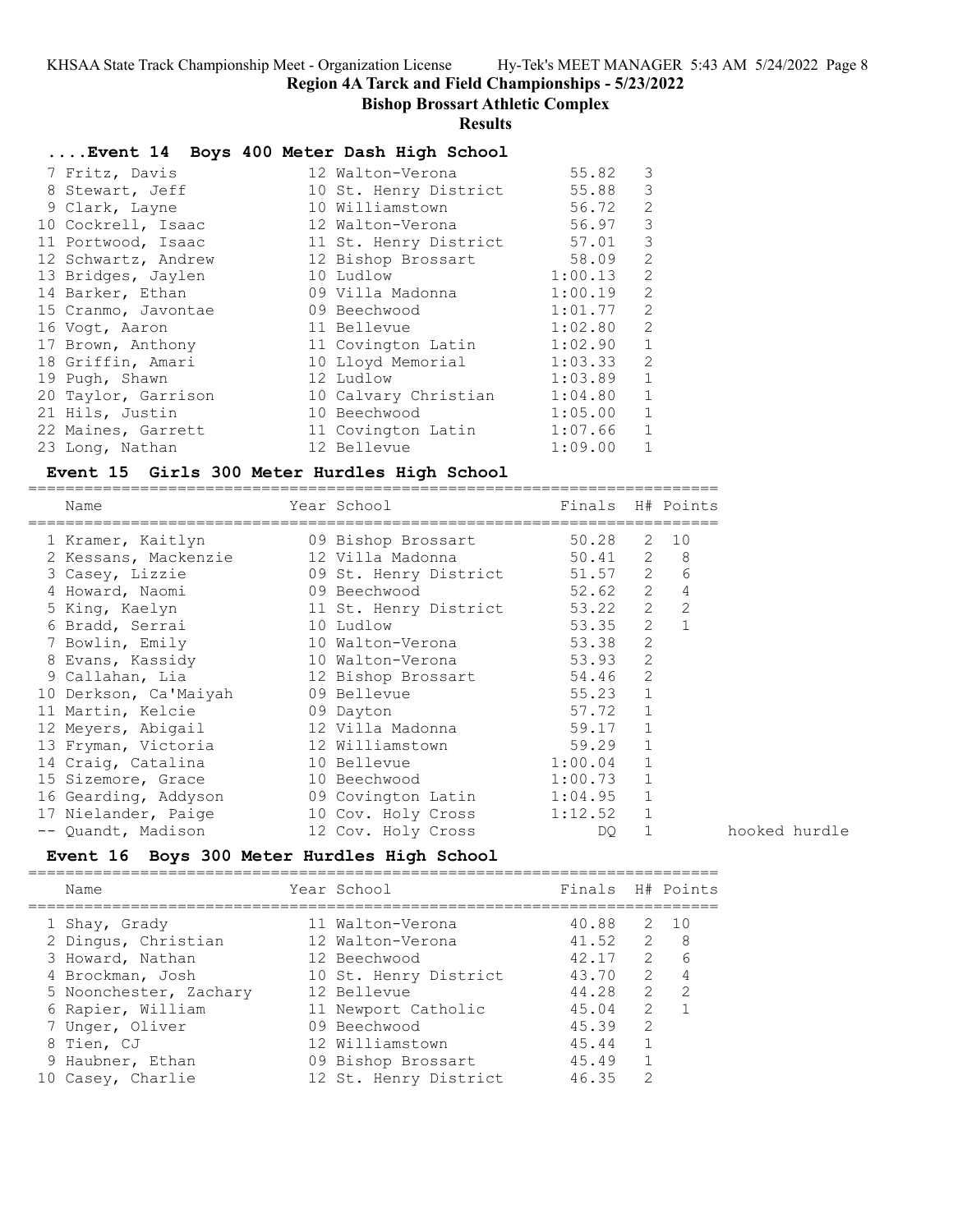**Region 4A Tarck and Field Championships - 5/23/2022**

**Bishop Brossart Athletic Complex**

**Results**

### **....Event 16 Boys 300 Meter Hurdles High School**

| 11 Hassoun, Adam      | 10 Villa Madonna   | 47.90 |               |
|-----------------------|--------------------|-------|---------------|
| 12 O'Donnell, Camrin  | 09 Lloyd Memorial  | 49.09 | $\mathbf{1}$  |
| 13 Tumler, Matthew    | 09 Dayton          | 50.92 | 1             |
| 14 Barker, Evan       | 11 Villa Madonna   | 51.55 | $\mathbf{1}$  |
| 15 Davis, Owen        | 12 Bishop Brossart | 51.87 | $\mathcal{P}$ |
| 16 Crutchfield, Caleb | 10 Dayton          | 52.04 | $\mathbf{1}$  |
| 17 Faller, David      | 11 Covington Latin | 52.96 |               |
| 18 McGuire, Lucas     | 09 Cov. Holy Cross | 56.19 |               |

### **Event 17 Girls 800 Meter Run High School**

=======================================================================

| Name                    | Year School           | Finals  | Points       |
|-------------------------|-----------------------|---------|--------------|
| 1 McMain, Reganne       | 11 St. Henry District | 2:29.61 | 10           |
| 2 McMain, Mackenzie     | 09 St. Henry District | 2:30.87 | 8            |
| 3 Grunkemeyer, Becca    | 12 Beechwood          | 2:31.91 | 6            |
| 4 Kennedy, Mary         | 09 Newport Catholic   | 2:32.28 | $\sqrt{4}$   |
| 5 Thomas, Alia          | 09 Bishop Brossart    | 2:32.84 | 2            |
| 6 Hummel, Izzy          | 09 Bishop Brossart    | 2:35.56 | $\mathbf{1}$ |
| 7 Brooks, Lindsey       | 09 Walton-Verona      | 2:36.60 |              |
| 8 Bailey, Maddie        | 10 Villa Madonna      | 2:37.57 |              |
| 9 Morton, Emmah         | 11 Lloyd Memorial     | 2:50.32 |              |
| 10 Grunkemeyer, Sarah   | 10 Beechwood          | 2:51.60 |              |
| 11 Mann, Harper         | 09 Williamstown       | 2:55.64 |              |
| 12 Meyer, Mary          | 11 Covington Latin    | 3:07.06 |              |
| 13 Ross, Hannah Adoniah | 07 Calvary Christian  | 3:08.49 |              |
| 14 Toro, Cristina       | 11 Calvary Christian  | 3:10.81 |              |
| 15 Hoffmeister, Ava     | 10 Ludlow             | 3:17.52 |              |
| 16 Craiq, Shawna        | 12 Ludlow             | 3:17.85 |              |
| 17 Juelg, Lucy          | 07 Covington Latin    | 3:26.39 |              |
| 18 Sumpter, Olivia      | 07 Dayton             | 3:44.52 |              |

### **Event 18 Boys 800 Meter Run High School**

| Name                                 | Year School in the School and the School and the School and the School and the School and the School | Finals H# Points |                |                |
|--------------------------------------|------------------------------------------------------------------------------------------------------|------------------|----------------|----------------|
| 1 Smith, Brent                       | 12 Calvary Christian 2:02.82                                                                         |                  |                | 2 10           |
| 2 McCain, Joel                       | 12 Williamstown 2:02.96 2                                                                            |                  |                | 8              |
| 3 Milner, Carson                     | 11 Walton-Verona 2:03.45 2                                                                           |                  |                | 6              |
| 4 Weldemichael, Natnael 12 Beechwood |                                                                                                      | $2:05.34$ 2      |                | $\sqrt{4}$     |
| 5 Branch, Ryan                       | 12 Bishop Brossart 2:06.69                                                                           |                  | 2              | 2              |
| 6 Toro, Lucas                        | 10 Calvary Christian 2:08.69                                                                         |                  | 2              | $\overline{1}$ |
| 7 Grannen, Joey                      | 11 Villa Madonna (2:09.98)                                                                           |                  | $\mathbf 1$    |                |
| 8 Clines, Ryan                       | 10 Bishop Brossart 2:10.09                                                                           |                  | 2              |                |
| 9 Halpin, Ian                        | 11 Villa Madonna (2:10.54)                                                                           |                  | $\mathbf{1}$   |                |
| 10 Weldemichael, Samson              | 10 Beechwood 2:11.67                                                                                 |                  | $\overline{2}$ |                |
| 11 Thornton, Isaac                   | 12 Walton-Verona                                                                                     | 2:11.67          | $\mathbf 1$    |                |
| 12 Scott, Jacob                      | 11 Bellevue                                                                                          | 2:14.32          | $\mathbf 1$    |                |
| 13 Desmond, Ryan                     | 10 Newport Catholic 2:16.38                                                                          |                  | $\overline{2}$ |                |
| 14 Barsan, Charlie                   | 12 St. Henry District                                                                                | 2:17.51          | 1              |                |
| 15 Yangoua, Javonte                  | 08 Williamstown                                                                                      | 2:26.39          | $\mathbf{1}$   |                |
| 16 Fromeyer, Braden                  | 11 Dayton                                                                                            | 2:27.29          | $\mathbf{1}$   |                |
| 17 MendezPaz, Baldwin                | 11 Ludlow                                                                                            | 2:28.47          | $\mathbf{1}$   |                |
| 18 Rios, Kevin                       | 11 Lloyd Memorial                                                                                    | 2:34.67          | $\mathbf{1}$   |                |
| 19 Joseph, Elijah                    | 11 Bellevue                                                                                          | 2:36.83          | 1              |                |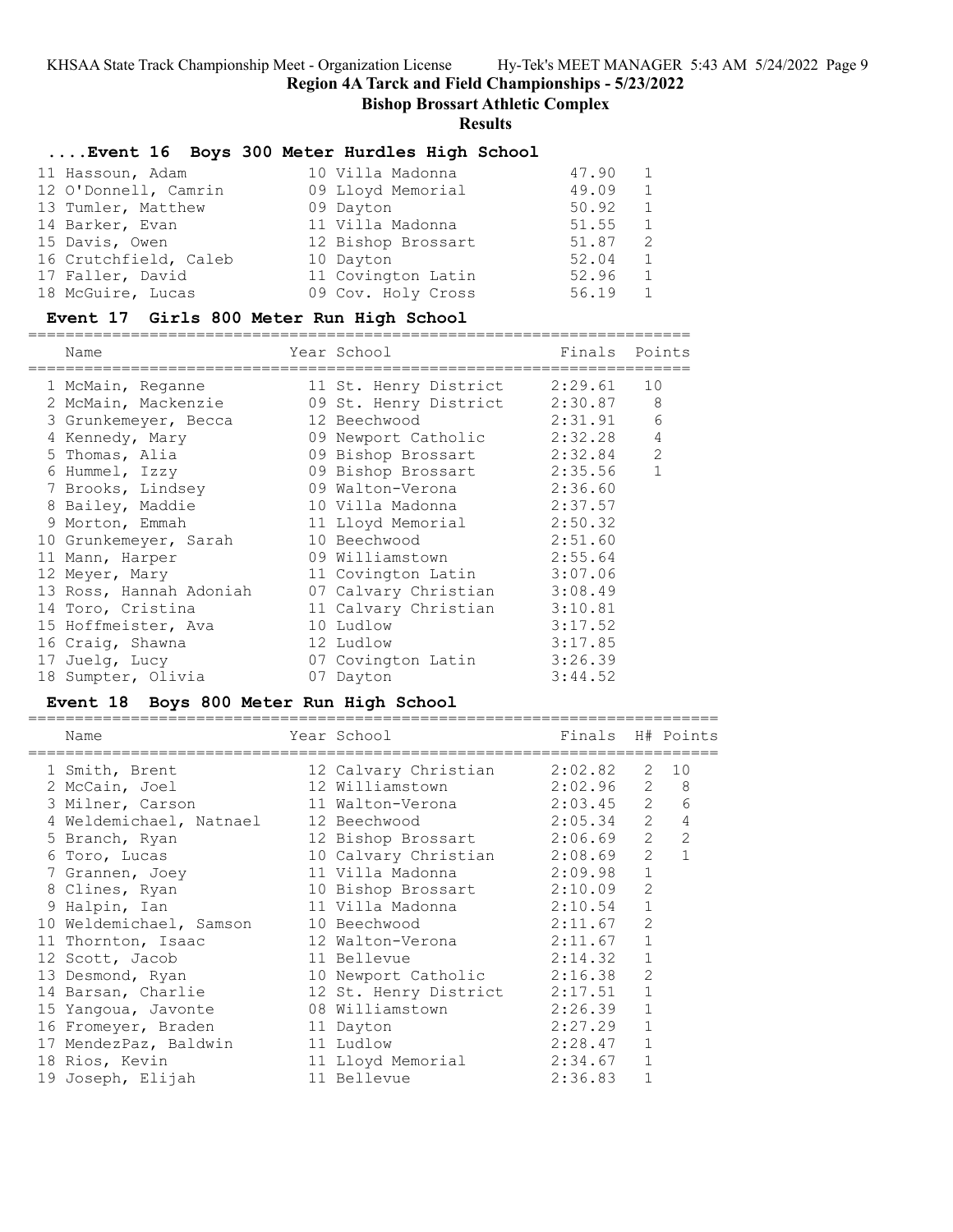**Region 4A Tarck and Field Championships - 5/23/2022**

==========================================================================

**Bishop Brossart Athletic Complex**

### **Results**

## **....Event 18 Boys 800 Meter Run High School**

| 20 Clary, Carson | 09 Ludlow          | 2:37.92     | $\sim$ 1     |
|------------------|--------------------|-------------|--------------|
| 21 Bunton, Alex  | 10 Cov. Holy Cross | $2:43.45$ 1 |              |
| 22 Ward, Ryan    | 11 Cov. Holy Cross | 2:53.49     | $\mathbf{1}$ |
| 23 Kobman, Calen | 07 Covington Latin | 3:08.29 1   |              |

#### **Event 19 Girls 200 Meter Dash High School**

==========================================================================

| Name                                     | Year School                 | Finals  |                | H# Points      |
|------------------------------------------|-----------------------------|---------|----------------|----------------|
| 1 Hein, Chloe                            | 11 Bishop Brossart          | 26.58   | 3              | 10             |
| 2 Kramer, Hannah                         | 11 Bishop Brossart 27.78 3  |         |                | 8 <sup>8</sup> |
| 3 Anderson, Nacell                       | 10 Newport                  | 27.92 3 |                | 6              |
| 4 Bauwens, Trinity                       | 10 Walton-Verona            | 28.65   | $\mathcal{S}$  | $\sqrt{4}$     |
|                                          |                             | 28.85   | $\mathcal{S}$  | $\overline{2}$ |
| 6 Fabela, Lily                           | 09 Williamstown             | 29.24   | $\mathbf{1}$   | $\mathbf{1}$   |
| 7 Hill, Jyasiah                          | 12 Cov. Holy Cross 29.73    |         | 3              |                |
| 8 Atmore, Riley                          | 09 Beechwood and the sea    | 29.77   | 3              |                |
| 9 Mooney, Grace                          | 09 Beechwood                | 29.79   | 2              |                |
| 10 Neace, Kaylee                         | 11 Walton-Verona            | 29.82   | 3              |                |
| 11 Younger, Bailey                       | 09 Cov. Holy Cross 30.01    |         | 2              |                |
| 12 Danbury, Jadyn                        | 11 St. Henry District 30.27 |         | $\overline{2}$ |                |
| 13 Howard, Darnasia                      | 08 Newport                  | 30.37   | 3              |                |
| 14 Trapp, Sarah                          | 12 Bellevue                 | 31.26   | $\overline{c}$ |                |
| 15 Dowell, Jayla                         | 09 Bellevue                 | 32.02   | $1\,$          |                |
| 16 Drury, Serena                         | 10 Newport Catholic         | 32.49   | $\overline{2}$ |                |
| 17 Hundemer, Jozlyn                      | 11 Dayton                   | 33.34   | $\overline{2}$ |                |
| 18 Gearding, Marielle 11 Covington Latin |                             | 33.64   | $\mathbf{1}$   |                |
| 19 Trent, Brianna                        | 09 Dayton                   | 33.64   | $\mathbf{1}$   |                |
| 20 Lanter, Chloe                         | 09 Williamstown             | 33.87   | $\mathbf{1}$   |                |
| 21 Kenan, Sam                            | 09 Ludlow                   | 34.11   | $\overline{2}$ |                |

#### **Event 20 Boys 200 Meter Dash High School**

| Name                  | Year School           | Finals H# Points |               |                |
|-----------------------|-----------------------|------------------|---------------|----------------|
| 1 Smith, Jackson      | 10 Walton-Verona      | 22.83            |               | 3 10           |
| 2 Twehues, Tyler      | 12 Bishop Brossart    | 23.25            | 3             | 8              |
| 3 Shay, Grady         | 11 Walton-Verona      | 23.26            | $\mathcal{S}$ | 6              |
| 4 Yusko, Gavin        | 12 Calvary Christian  | 24.22            | 3             | 4              |
| 5 Bain, Landon        | 11 Bishop Brossart    | 24.38            | 3             | $\overline{2}$ |
| 6 Souder, Keith       | 12 Dayton             | 24.43            | 3             | $\mathbf{1}$   |
| 7 Ford, Charlie       | 09 Newport Catholic   | 24.47            | 3             |                |
| 8 Allen, Logan        | 12 Bellevue           | 24.94            | $\mathbf{1}$  |                |
| 9 Pugh, Shawn         | 12 Ludlow             | 25.07            | 3             |                |
| 10 Clark, Layne       | 10 Williamstown       | 25.14            | 2             |                |
| 11 Crowder, Cody      | 09 St. Henry District | 25.23            | 3             |                |
| 12 Brummett, Gunnar   | 11 Covington Latin    | 25.95            | 2             |                |
| 13 Donaldson, Malachi | 10 Williamstown       | 25.99            | $\mathbf{1}$  |                |
| 14 Sturpe, Antonio    | 12 St. Henry District | 26.72            | 2             |                |
| 15 Hall, Philip       | 09 Cov. Holy Cross    | 27.41            | 1             |                |
| 16 Craig, Chase       | 10 Bellevue           | 28.79            | $\mathbf{1}$  |                |
| 17 Jones, David       | 10 Covington Latin    | 29.40            |               |                |
| 18 Taylor, Garrison   | 10 Calvary Christian  | 30.35            |               |                |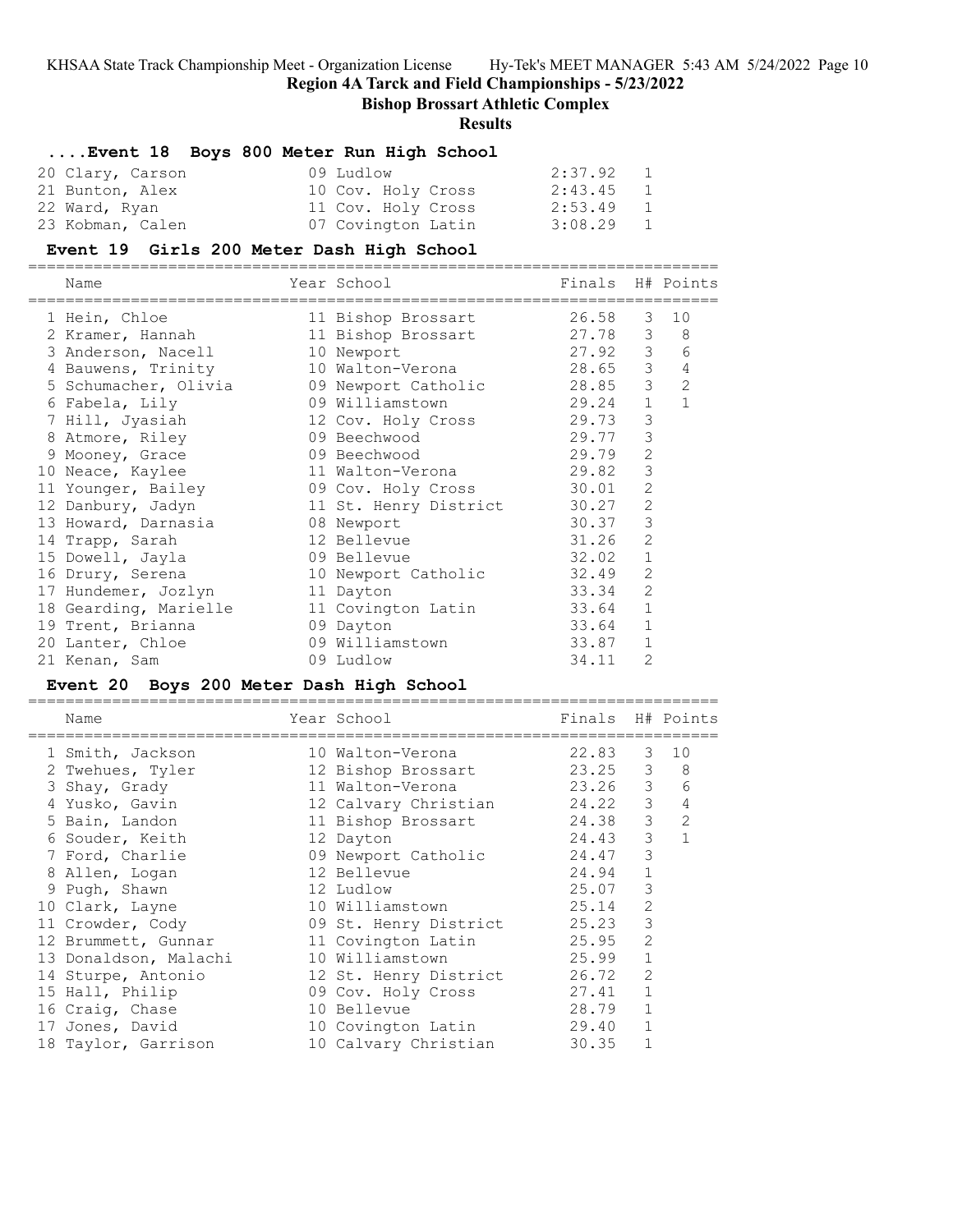**Region 4A Tarck and Field Championships - 5/23/2022**

**Bishop Brossart Athletic Complex**

### **Results**

## **Event 21 Girls 3200 Meter Run High School**

| Name                 | Year School           | Finals Points |                |
|----------------------|-----------------------|---------------|----------------|
| 1 Klocke, Amy        | 11 Bishop Brossart    | 11:37.46      | 10             |
| 2 Baker, Lexi        | 12 Villa Madonna      | 11:47.58      | - 8            |
| 3 Curtsinger, Claire | 12 Bishop Brossart    | 12:00.18      | 6              |
| 4 Ginter, Isabel     | 09 Beechwood          | 12:13.86      | $\overline{4}$ |
| 5 Gerrein, Charli    | 09 Villa Madonna      | 12:33.67      | $\mathcal{P}$  |
| 6 Hazzard, Catie     | 10 Beechwood          | 12:56.67      |                |
| 7 Holtzapple, Kaylee | 10 Calvary Christian  | 13:20.60      |                |
| 8 Lawson, Maya       | 09 St. Henry District | 14:18.03      |                |
| 9 Tabor, Ella        | 11 St. Henry District | 14:41.18      |                |
| 10 Caithamer, Jodie  | 12 Walton-Verona      | 15:03.06      |                |
| 11 Ryan, Kennedy     | 10 Walton-Verona      | 15:41.28      |                |

### **Event 22 Boys 3200 Meter Run High School**

=======================================================================

| Name                    | Year School           | Finals   | Points |
|-------------------------|-----------------------|----------|--------|
| 1 Weldemichael, Natnael | 12 Beechwood          | 9:48.01  | 10     |
| 2 Ryan, Dixon           | 11 St. Henry District | 10:01.86 | 8      |
| 3 Milner, Carson        | 11 Walton-Verona      | 10:12.29 | 6      |
| 4 Ruth, Nathan          | 10 Bishop Brossart    | 10:16.22 | 4      |
| 5 Durrett, Lake         | 10 St. Henry District | 10:16.90 | 2      |
| 6 Losure, Parker        | 12 Bishop Brossart    | 10:17.03 | 1      |
| 7 Kolar, Adam           | 10 Villa Madonna      | 10:22.11 |        |
| 8 Sunday, Wyatt         | 11 Cov. Holy Cross    | 10:27.13 |        |
| 9 Holt, Aiden           | 12 Beechwood          | 10:49.84 |        |
| 10 Long, Nick           | 09 Bellevue           | 10:51.33 |        |
| 11 Heyob, Scott         | 11 Calvary Christian  | 10:56.00 |        |
| 12 Antrobus, Mark       | 09 Villa Madonna      | 11:14.28 |        |
| 13 Deaton, Parker       | 10 Cov. Holy Cross    | 11:17.26 |        |
| 14 Craven, Eli          | 09 Calvary Christian  | 11:55.03 |        |
| 15 Wagner, Matthew      | 10 Walton-Verona      | 12:38.64 |        |

## **Event 23 Girls 4x400 Meter Relay High School**

|  | School                   | Finals                   | Points         |
|--|--------------------------|--------------------------|----------------|
|  | 1 Bishop Brossart        | 4:13.30 10               |                |
|  | 1) Kramer, Hannah 11     | 2) Bezold, Emma 12       |                |
|  | 3) Braun, Lexi 09        | 4) Neufelder, Sophie 12  |                |
|  | 2 St. Henry District     | 4:22.13                  | 8              |
|  | 1) Cline, Cassidy 11     | 2) Casey, Lizzie 09      |                |
|  | 3) McMain, Mackenzie 09  | 4) McMain, Reganne 11    |                |
|  | 3 Walton-Verona          | 4:28.14                  | 6              |
|  | 1) Hensley, Dixie 09     | 2) Neace, Kaylee 11      |                |
|  | 3) Brooks, Lindsey 09    | 4) Sams, Olivia 10       |                |
|  | 4 Villa Madonna          | 4:29.90                  | $\overline{4}$ |
|  | 1) Kessans, Mackenzie 12 | 2) Pickens, Brooklyn 11  |                |
|  | 3) Virzi, Sofia 09       | 4) Bailey, Maddie 10     |                |
|  | 5 Beechwood              | 4:33.06                  | $\mathcal{P}$  |
|  | 1) Atmore, Riley 09      | 2) Grunkemeyer, Becca 12 |                |
|  | 3) Gutierrez, Juliana 09 | 4) Holt, Lana 09         |                |
|  | 6 Williamstown           | 4:40.32                  |                |
|  | 1) Fabela, Lily 09       | 2) Fryman, Victoria 12   |                |
|  |                          |                          |                |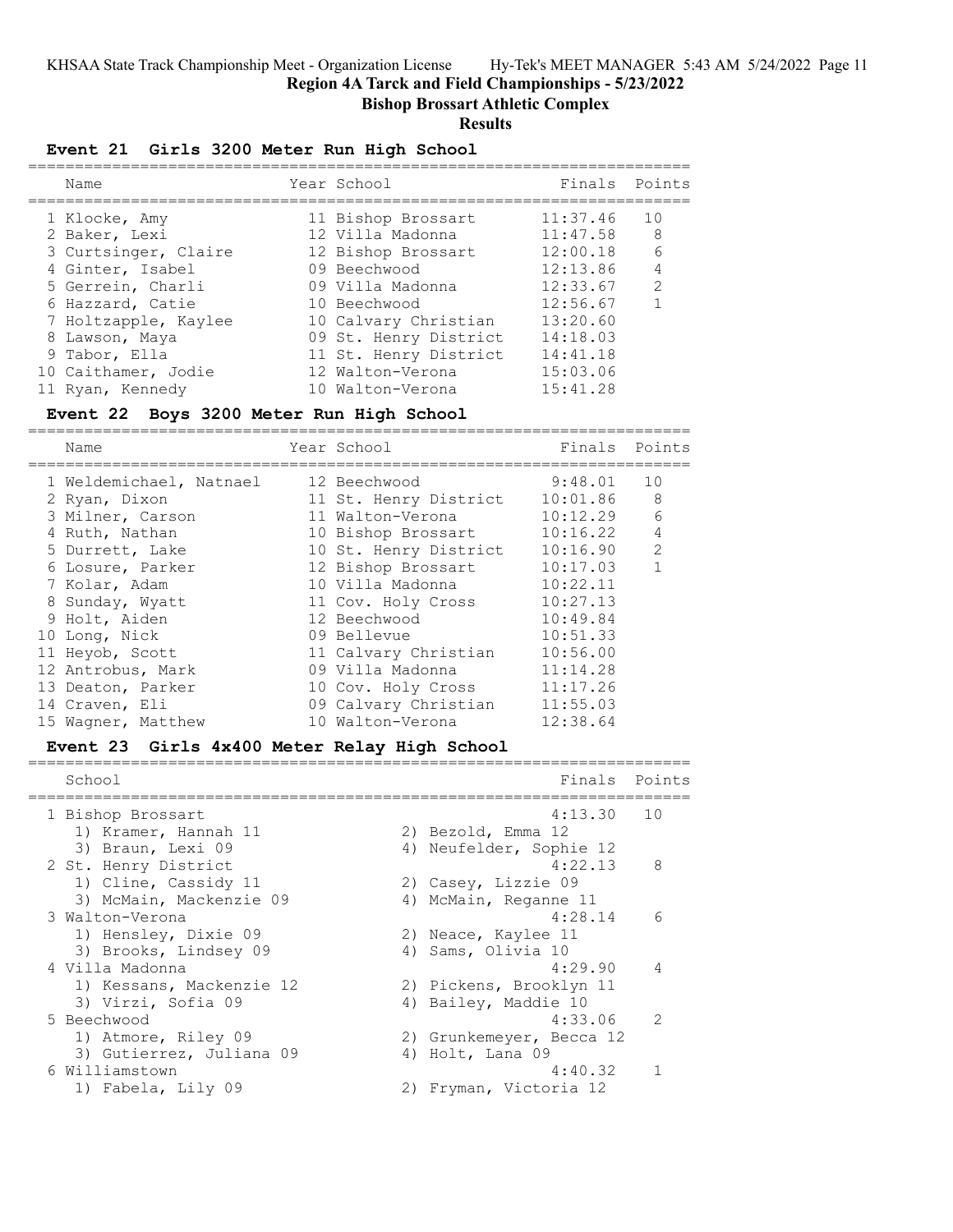**Region 4A Tarck and Field Championships - 5/23/2022**

#### **Bishop Brossart Athletic Complex**

#### **Results**

#### **....Event 23 Girls 4x400 Meter Relay High School**

| 3) Mann, Harper 09       | 4) Varner, Kailey 12  |
|--------------------------|-----------------------|
| 7 Holy Cross (Covington) | 4:45.56               |
| 1) Donnellon, Leah 09    | 2) Hill, Jyasiah 12   |
| 3) Kraft, Kaitlyn 09     | 4) Younger, Bailey 09 |

==========================================================================

#### **Event 24 Boys 4x400 Meter Relay High School**

School **Finals H# Points** ========================================================================== 1 Williamstown 3:37.11 2 10 1) Cheeks, McKinnley 12 2) Mirones, Alex 11 3) McCain, Joel 12 (4) Morris, Riley 10 2 Bishop Brossart 3:37.30 2 8 1) Clines, Ryan 10 2) Davis, Owen 12 3) Leuderalbert, David 11 (4) Branch, Ryan 12 3 Calvary Christian 3:37.54 2 6 1) Yusko, Gavin 12 2) Antoine, Andre 09 3) Toro, Lucas 10 4) Smith, Brent 12 4 Beechwood 3:38.07 2 4 1) Unger, Oliver 09 2) Howard, Nathan 12 3) Cusick, James 09 4) Weldemichael, Natnael 12 5 Villa Madonna 3:42.86 2 2 1) Davis, Keegan 11 2) Lescoe, Jonas 12 3) Slazyk, Mason 12 (4) Kolar, Noah 12 6 Bellevue 3:45.36 2 1 1) Allen, Logan 12 2) Ellis, Jonah 10 3) Steffens, Henrik 12 4) Noonchester, Zachary 12 7 Walton-Verona 3:47.76 2 1) Baker, Wiley 12 2) Cockrell, Isaac 12 3) Lucas, Wesley 12 (4) Fritz, Davis 12 8 Holy Cross (Covington) 3:48.96 2 1) Mullins, Joseph 12 2) Sunday, Dalton 12 3) Kaiser, Joel 11 4) Engle, Carter 11 9 St. Henry District 3:51.09 2 1) Brockman, Josh 10 2) Armbruster, Gavin 09 3) Stewart, Jeff 10 4) Portwood, Isaac 11 10 Covington Latin 3:58.34 1 1) Fitzpatrick, Casey 09 2) Browning, Andrew 11 3) Giblin, Ian 11 4) Sodergren, John 11 ========================================================================================= Women - High School - Team Rankings - 18 Events Scored ========================================================================================= 1) Bishop Brossart 186 2) St. Henry District 109 3) Walton-Verona 75 4) Beechwood 54 5) Newport 37 6) Villa Madonna 36 7) Newport Central Catholic 20 8) Lloyd Memorial 19 9) Williamstown 17 10) Ludlow 3 11) Calvary Christian 1 ========================================================================================= Men - High School - Team Rankings - 18 Events Scored ========================================================================================= 1) Walton-Verona 123 2) Beechwood 87 3) Bishop Brossart 86 4) St. Henry District 77 5) Williamstown 48 6) Calvary Christian 39 7) Bellevue 21 8) Lloyd Memorial 20